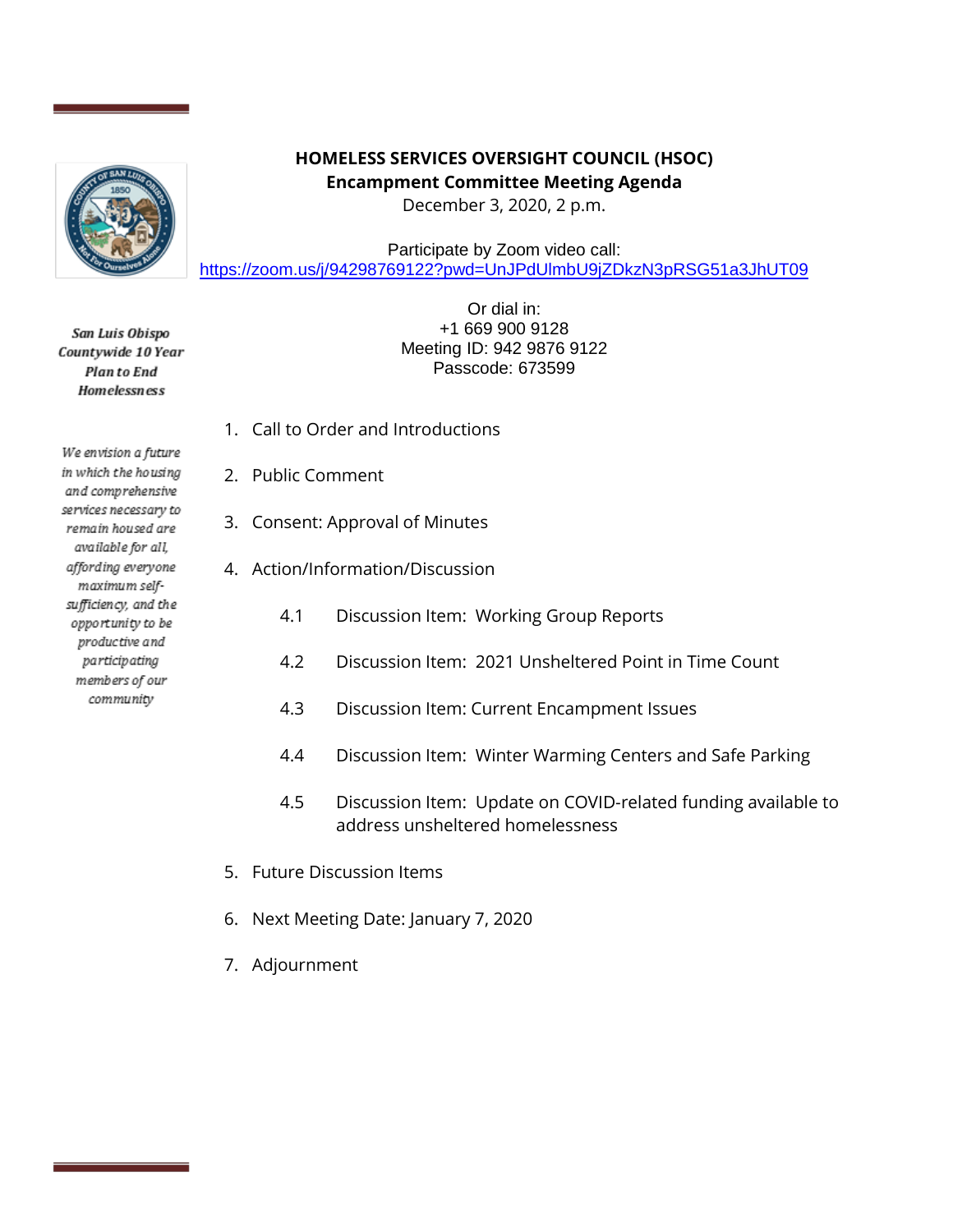## **HOMELESS SERVICES OVERSIGHT COUNCIL HSOC ENCAMPMENT COMMITTEE MEETING NOVEMBER 5 2020, 2PM Zoom call**

| <b>MEMBERS PRESENT</b>          |                                                                       | <b>MEMBERS ABSENT</b>                                                 | <b>STAFF &amp; GUESTS</b> |                            |
|---------------------------------|-----------------------------------------------------------------------|-----------------------------------------------------------------------|---------------------------|----------------------------|
| Anne Robin                      |                                                                       | Jeff Al-Mashat                                                        | Abby Lassen               |                            |
| Caro Hall                       |                                                                       | Lois Petty                                                            | Anne Wyatt                |                            |
| Grace McIntosh                  |                                                                       | Nicole Bennett                                                        | <b>Blake Fixler</b>       |                            |
| Janna Nichols                   |                                                                       | <b>Steve Martin</b>                                                   | Cecil Hale                |                            |
| Jeff Smith                      |                                                                       | Tim Waag                                                              | Elaine Mansoor            |                            |
| Kristen Barneich                |                                                                       | <b>Toby Depew</b>                                                     | George Solis              |                            |
| Susan Funk                      |                                                                       |                                                                       | Laurel Weir               |                            |
|                                 |                                                                       |                                                                       | Leon Shordon              |                            |
|                                 |                                                                       |                                                                       | Mariam Shah               |                            |
|                                 |                                                                       |                                                                       | Mary Ciesinski            |                            |
|                                 |                                                                       |                                                                       | Mary Hamilton             |                            |
|                                 |                                                                       |                                                                       | <b>Russ Francis</b>       |                            |
|                                 |                                                                       |                                                                       | Wendy Lewis               |                            |
|                                 |                                                                       |                                                                       | Yael Korin                |                            |
|                                 |                                                                       |                                                                       |                           |                            |
| <b>AGENDA ITEM</b>              |                                                                       |                                                                       |                           | <b>CONCLUSIONS/ACTIONS</b> |
| 1. Call to Order and            |                                                                       | Jeff called the meeting to order at 2pm.                              |                           |                            |
| <b>Introductions of Guests</b>  |                                                                       |                                                                       |                           |                            |
|                                 |                                                                       |                                                                       |                           |                            |
| 2. Public Comment               | Jeff thanked Janna and Mariam for chairing the previous two meetings, |                                                                       |                           |                            |
|                                 |                                                                       | which he had been unable to attend. Jeff reiterated his commitment to |                           |                            |
|                                 |                                                                       | HSOC and the Encampment Committee.                                    |                           |                            |
|                                 |                                                                       |                                                                       |                           |                            |
| 3. Consent: Approval of Minutes |                                                                       |                                                                       |                           | Kristen made a motion to   |
|                                 |                                                                       |                                                                       |                           | approve the minutes,       |
|                                 |                                                                       |                                                                       |                           | seconded by Wendy. All     |
|                                 |                                                                       |                                                                       |                           | were in favor, with none   |
|                                 |                                                                       |                                                                       |                           | opposed and no             |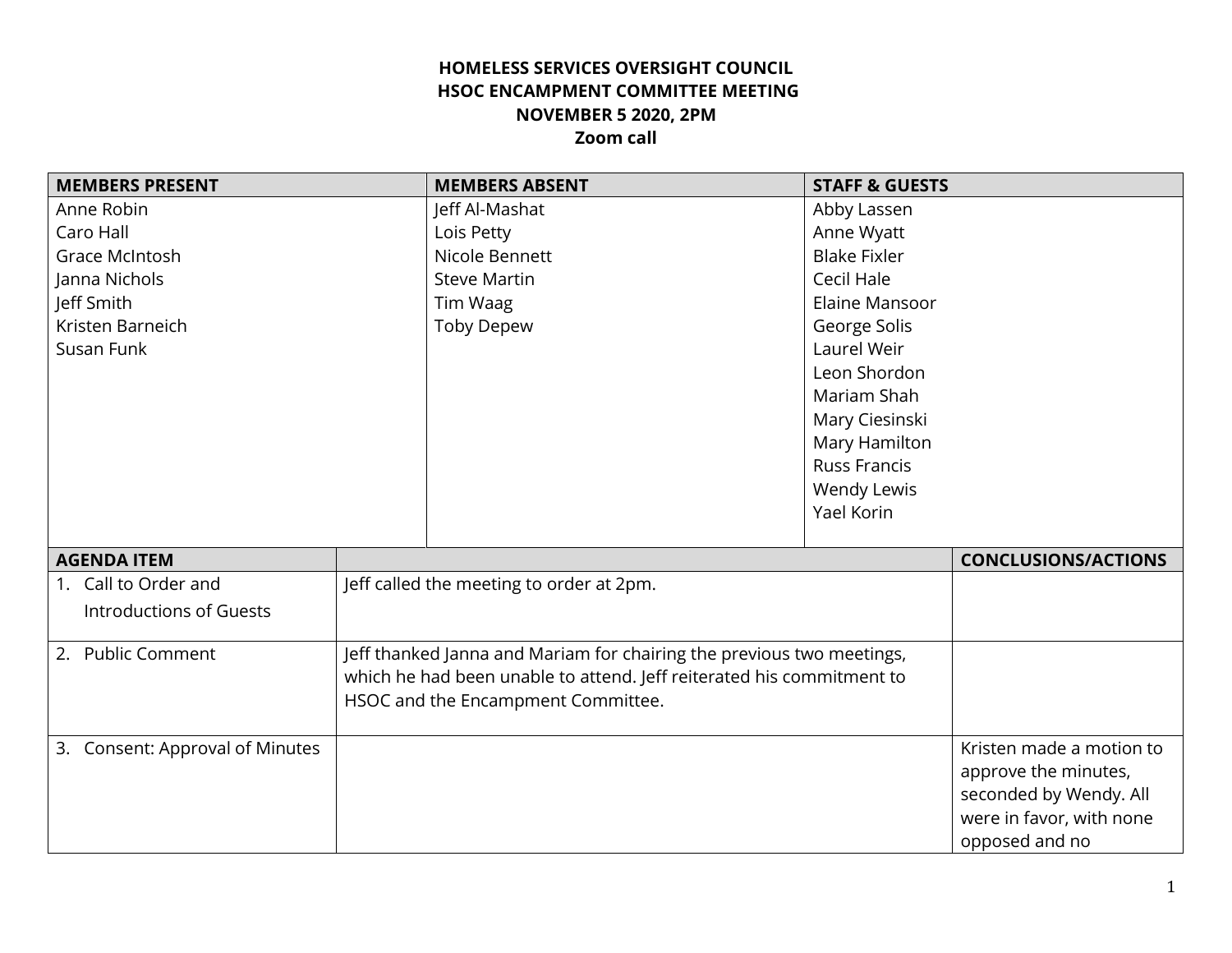|                                                      |                                                                                                                                                                                                                                                                                                                                                                                                                                                                                                                                                                                                                                                                                                                                                                                                                                                                                                                                                                                                                                                                                                                                                                                                                                                                                                                                                                                                                                                                                                                                                                                                                                                                                                                                                                                                                                   | abstentions. The motion<br>carried. |
|------------------------------------------------------|-----------------------------------------------------------------------------------------------------------------------------------------------------------------------------------------------------------------------------------------------------------------------------------------------------------------------------------------------------------------------------------------------------------------------------------------------------------------------------------------------------------------------------------------------------------------------------------------------------------------------------------------------------------------------------------------------------------------------------------------------------------------------------------------------------------------------------------------------------------------------------------------------------------------------------------------------------------------------------------------------------------------------------------------------------------------------------------------------------------------------------------------------------------------------------------------------------------------------------------------------------------------------------------------------------------------------------------------------------------------------------------------------------------------------------------------------------------------------------------------------------------------------------------------------------------------------------------------------------------------------------------------------------------------------------------------------------------------------------------------------------------------------------------------------------------------------------------|-------------------------------------|
| 4. Action/Information/Discussion                     |                                                                                                                                                                                                                                                                                                                                                                                                                                                                                                                                                                                                                                                                                                                                                                                                                                                                                                                                                                                                                                                                                                                                                                                                                                                                                                                                                                                                                                                                                                                                                                                                                                                                                                                                                                                                                                   |                                     |
| 4.1 Discussion Item: Working<br><b>Group Reports</b> | Grace shared that the Alternatives to Encampments Working Group has<br>been working on some recommendations which will be reported at the<br>next Encampment Committee meeting. Abby provided an overview of the<br>priorities that the group has been reviewing, including services to existing<br>encampments, sanctioned encampments, safe parking programs,<br>community programs to employ homeless people, and the use of vacant<br>buildings to house homeless people. Abby noted that the Working Group<br>would benefit from the practical experience of service providers. The next<br>Working Group meeting is scheduled for Friday, November 13.<br>Abby shared comments from John DiNunzio that SLOCOG (San Luis Obispo<br>Council of Governments) is moving forward with a staff recommendation<br>to its Board to create a regional Safe Parking program in early December.<br>Jeff reiterated that the idea of the Encampment Committee originally came<br>from Supervisor Gibson, and the aim is for the Committee to make<br>recommendations to the Board of Supervisors. Laurel clarified that the<br>Committee will vote on the language of recommendations, which will then<br>be approved by the full of HSOC before going to the Board. Blake clarified<br>that Supervisor Gibson is looking for vetted plans for alternatives to<br>encampments, rather than suggestions.<br>Susan emphasized the need to offer different opportunities, as different<br>parts of the homeless community will not all respond the same. Solutions<br>must line up with what homeless people need, or - as experience<br>demonstrates - they will not use what is available.<br>Jeff referred the Committee to a document recently put out by the US<br>Interagency Council on Homelessness, called Expanding the Toolbox, |                                     |
|                                                      | which discusses a number of solutions to the problem of homelessness                                                                                                                                                                                                                                                                                                                                                                                                                                                                                                                                                                                                                                                                                                                                                                                                                                                                                                                                                                                                                                                                                                                                                                                                                                                                                                                                                                                                                                                                                                                                                                                                                                                                                                                                                              |                                     |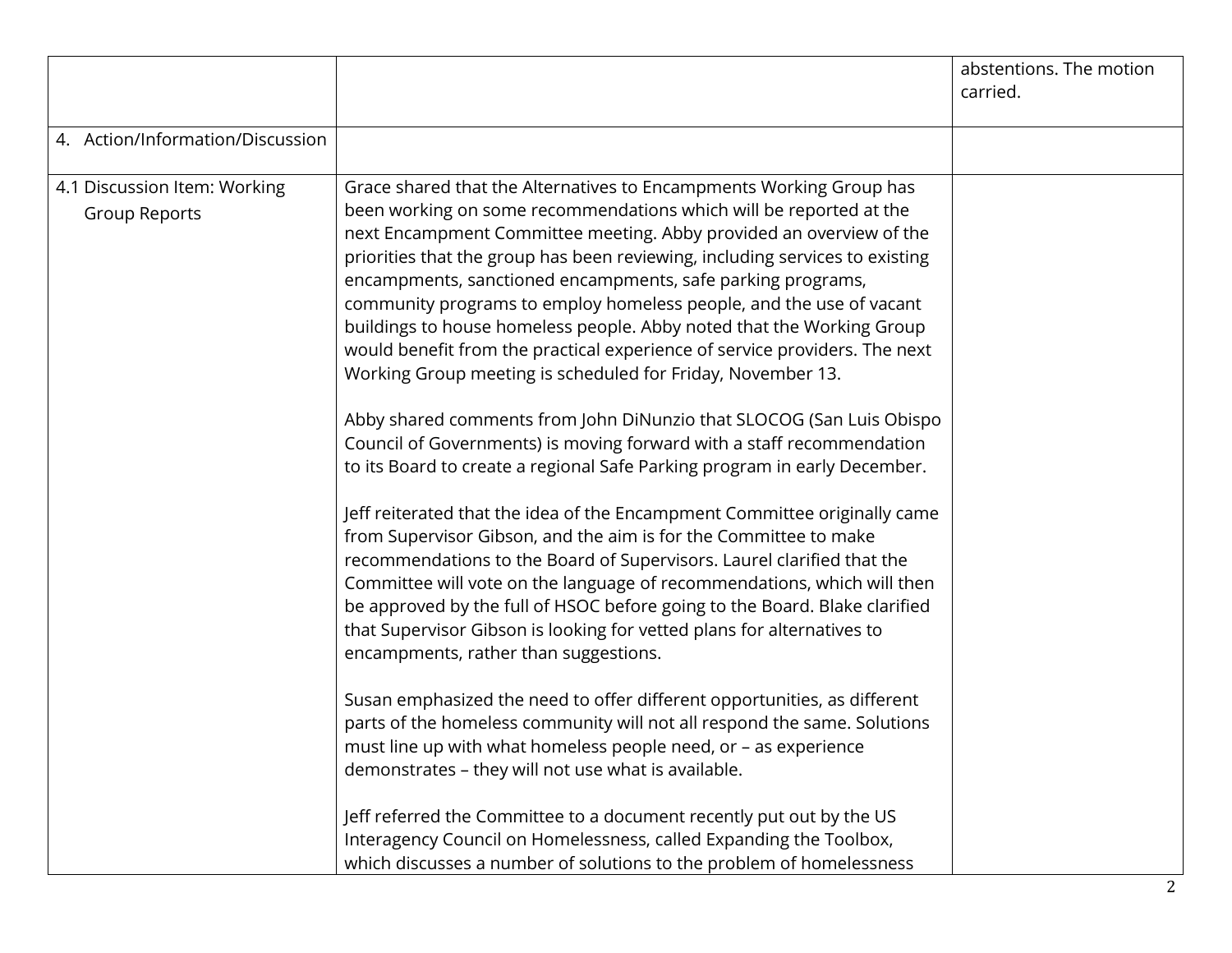|                                                                                       | that may be useful for the Committee and Working Groups to consider.                                                                                                                                                                                                                                                                                                                                                                                                                                                                                                                                                                                                                                                                                                                                                                                                                |  |
|---------------------------------------------------------------------------------------|-------------------------------------------------------------------------------------------------------------------------------------------------------------------------------------------------------------------------------------------------------------------------------------------------------------------------------------------------------------------------------------------------------------------------------------------------------------------------------------------------------------------------------------------------------------------------------------------------------------------------------------------------------------------------------------------------------------------------------------------------------------------------------------------------------------------------------------------------------------------------------------|--|
| 4.2 Discussion Item: Update on<br>Paso Robles encampment                              | Wendy shared that the Paso Robles encampment has now closed. ECHO (El<br>Camino Homeless Organization) has been providing shelter from<br>November 1 through CARES Act funding. Ten rooms are available at the<br>Motel 6, but more people have arrived than could be accommodated due<br>to the need to keep people separate because of COVID. ECHO are<br>prioritizing the most vulnerable people, seniors, and families with children.<br>Other intake is decided by lottery. Intake is low barrier, but clients have to<br>show good behavior.                                                                                                                                                                                                                                                                                                                                  |  |
| 4.3 Discussion Item: Update on<br>Los Osos encampments                                | Caro shared that the Los Osos encampment has been cleared. Some of the<br>people staying there have gone to 40 Prado, the Morro Bay creek bed, and<br>El Chorro Park; others are now scattered around Los Osos. The County ran<br>a services fair the week before the encampment was cleared, though many<br>homeless people present said that they were already in touch with the<br>services available. Caro also shared that she is not sure if Los Osos Cares<br>will be running a warming center in Los Osos this winter, as COVID<br>necessitates more staff than usual. Although Los Osos Cares has the funds<br>for this, they have struggled to recruit people.                                                                                                                                                                                                            |  |
| 4.4 Discussion Item: Update on<br>Safe Parking and sanctioned<br>encampments programs | Jeff reported that the SLO City Safe Parking program which ran earlier in<br>the year was very successful, and the City of SLO is now working on<br>identifying areas to relaunch the program. They are looking for a provider<br>to work with to run the program.<br>Janna and Kristen shared that there is a small Safe Parking program at St<br>John's Lutheran Church in Arroyo Grande. 5CHC (5Cities Homeless<br>Coalition) are providing case management for clients. The Church has four<br>spaces and is currently only admitting women and children. The program<br>has a porta potty and handwashing station installed, and a fence around<br>the parking spaces. Yael shared that there continues to be unsanctioned<br>parking in Los Osos, which is not safe but nothing else is being provided.<br>Grace shared that CAPSLO (Community Action Partnership of San Luis |  |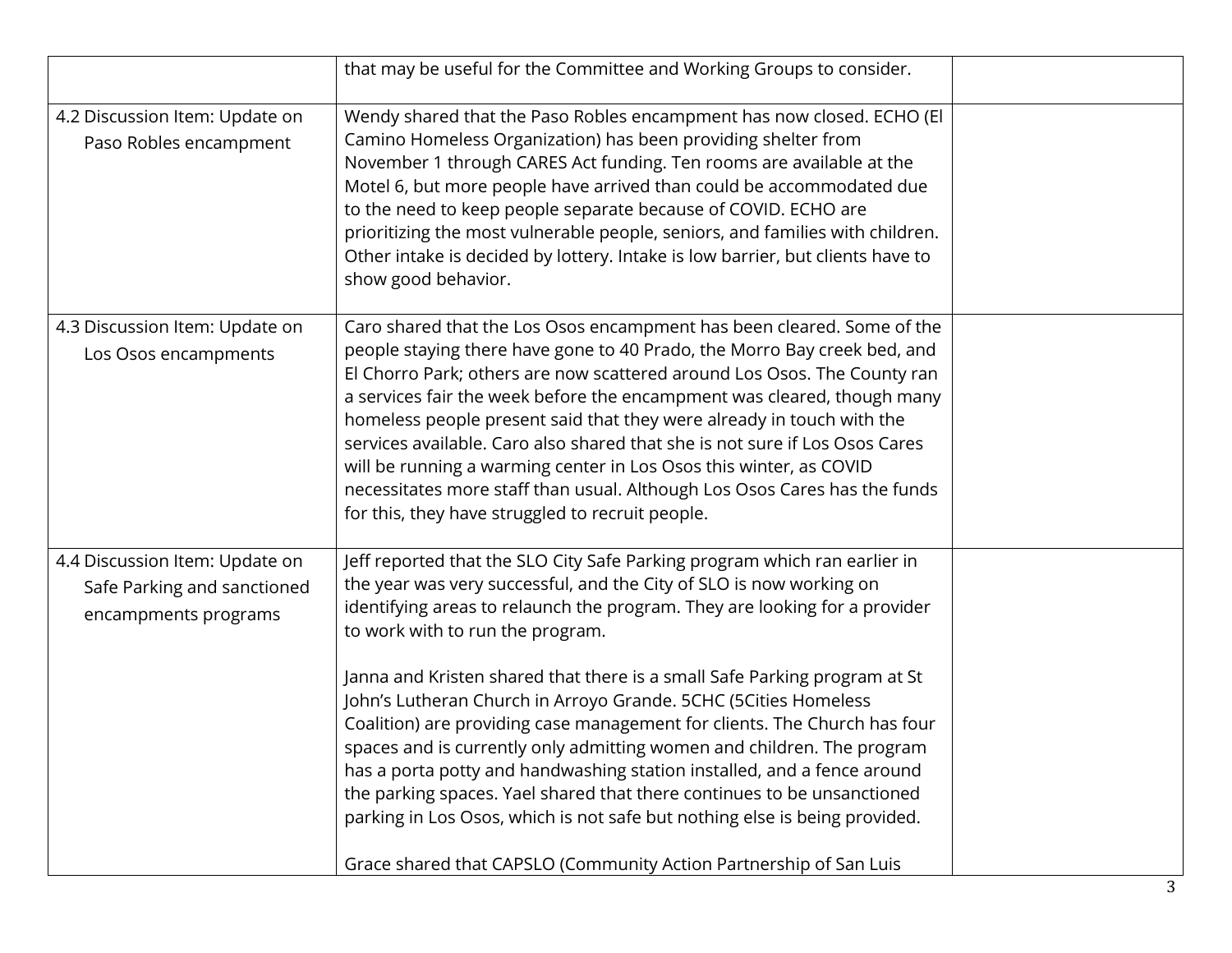|                                                                                                             | Obispo) are providing support to people camping at Palisades Park, but<br>this creates challenges as it is not a sanctioned camp.<br>Abby suggested that the topic of possible areas for safe parking be taken<br>to the City Managers meeting. Laurel clarified that the City Managers are<br>mainly looking at encampments at present, but agreed to convey this at<br>the next meeting.                                                                                                                                                                                                                                                                                                                                                                                                                                                                                                                                                                                                                                                                                                                                                                                                                         |  |
|-------------------------------------------------------------------------------------------------------------|--------------------------------------------------------------------------------------------------------------------------------------------------------------------------------------------------------------------------------------------------------------------------------------------------------------------------------------------------------------------------------------------------------------------------------------------------------------------------------------------------------------------------------------------------------------------------------------------------------------------------------------------------------------------------------------------------------------------------------------------------------------------------------------------------------------------------------------------------------------------------------------------------------------------------------------------------------------------------------------------------------------------------------------------------------------------------------------------------------------------------------------------------------------------------------------------------------------------|--|
| 4.5 Discussion Item: Update on<br>COVID-related funding<br>available to address<br>unsheltered homelessness | Laurel shared that the Planning & Building Department (Planning) will be<br>receiving approximately \$6 million from HUD (Department of Housing &<br>Urban Development) through the ESG-CV-2 (Emergency Solutions Grant -<br>Coronavirus Round 2) program. Activities are limited to the activities<br>permitted under the normal ESG program, including Rapid Rehousing,<br>security deposits, and short term rental assistance; the funding cannot be<br>used for Permanent Housing or Permanent Supportive Housing. The<br>Department of Social Services (DSS) will be receiving a grant of just under<br>\$5 million from the State, through the same program. While Planning's<br>grant can be used for homelessness prevention, DSS's grant cannot be<br>used for this. However, under the ESG-CV program, Emergency Shelter can<br>include non-permanent and non-congregate structures, and street<br>outreach and sheltering can include additional services such as health<br>assessments and mental health services.<br>The County will also be receiving a further round of CDBG (Community<br>Development Block Grant) funding. An RFP (Request for Proposals) will be<br>released later in the month. |  |
| 5. Future Discussion Items                                                                                  | Laurel clarified that the Alternatives to Encampment Working Group's<br>recommendations will be posted to the HSOC website, to allow the public<br>access to the draft, and to invite comments. An action item for the next<br>meeting will be to review and approve the recommendations, before<br>bringing them forward to the full HSOC.                                                                                                                                                                                                                                                                                                                                                                                                                                                                                                                                                                                                                                                                                                                                                                                                                                                                        |  |